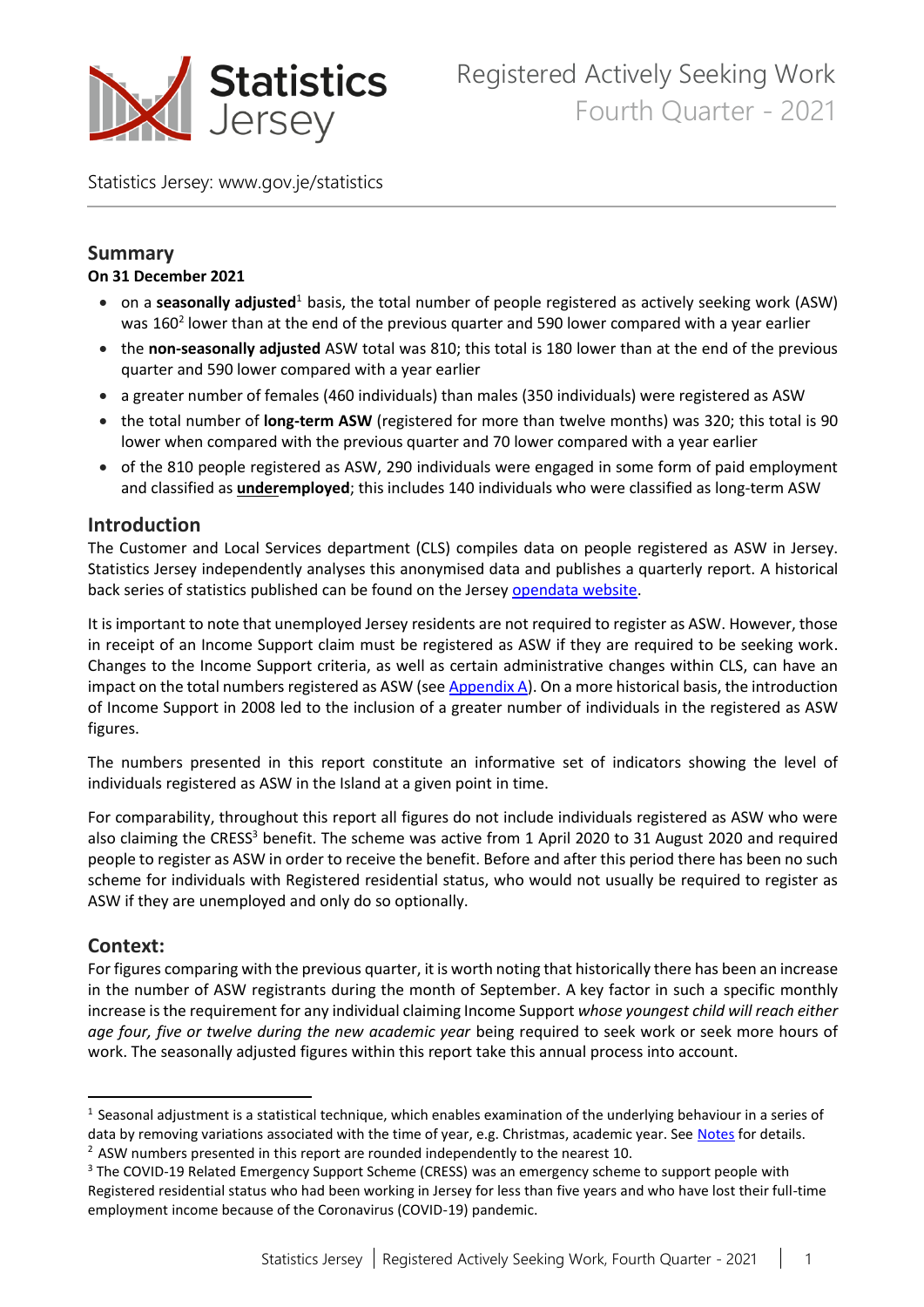

# **Registered Actively Seeking Work**

On 31 December 2021, there were 810 people registered as ASW. Figure 1 shows the total number of people registered as ASW at the end of each month since December 2016 (a table of the monthly data is shown in [Appendix B\)](#page-9-0). The total number registered in December 2021 was 180 lower than at the end of the previous quarter (September 2021) and 590 lower than twelve months earlier (December 2020).



Figure 1 - Total number of individuals registered as ASW, 31 December 2016 – 31 December 2021

The seasonally adjusted series of the total registered as ASW, in which seasonal and calendar effects are removed, is also shown in Figure 1. From this perspective, the total number of people registered as ASW on 31 December 2021 was:

- 160 lower than at the end of the previous quarter, 30 September 2021
- 590 lower than a year earlier, 31 December 2020

When making comparisons over time, it should be noted that changes to Income Support criteria and administrative changes within Customer and Local Services can result in changes in the total number of people being considered as ASW. This is the case for both the seasonally adjusted and non-seasonally adjusted ASW totals.

On 31 December 2021, 93% of individuals registered as ASW (corresponding to 750 people) were receiving Income Support<sup>4</sup>. Compared with December 2016, there has been a rise in the percentage of those registered as ASW who are claiming Income Support (rising from 81% in December 2016 to 93% in December 2021).

Table 1 – Number of registered ASW, receiving and not receiving Income Support, December 2016 – December 2021

|                                             | <b>Dec</b><br>2016 | <b>Dec</b><br>2017 | <b>Dec</b><br>2018 | <b>Dec</b><br>2019 | <b>Dec</b><br>2020 | <b>Dec</b><br>2021 |
|---------------------------------------------|--------------------|--------------------|--------------------|--------------------|--------------------|--------------------|
| <b>Individuals receiving Income Support</b> | 1.040              | 840                | 800                | 810                | 1.240              | 750                |
| Individuals not receiving Income Support    | 240                | 110                | 90                 | 70                 | 160                | 60                 |
| Percentage of ASW receiving Income Support  | 81%                | 88%                | 90%                | 92%                | 89%                | 93%                |

<sup>&</sup>lt;sup>4</sup> The total number of adults receiving Income Support and not working will be greater than this figure, as individuals that are claiming Income Support but exempt from registering as ASW (such as individuals claiming LTIA that are above the current 50% threshold) are not included.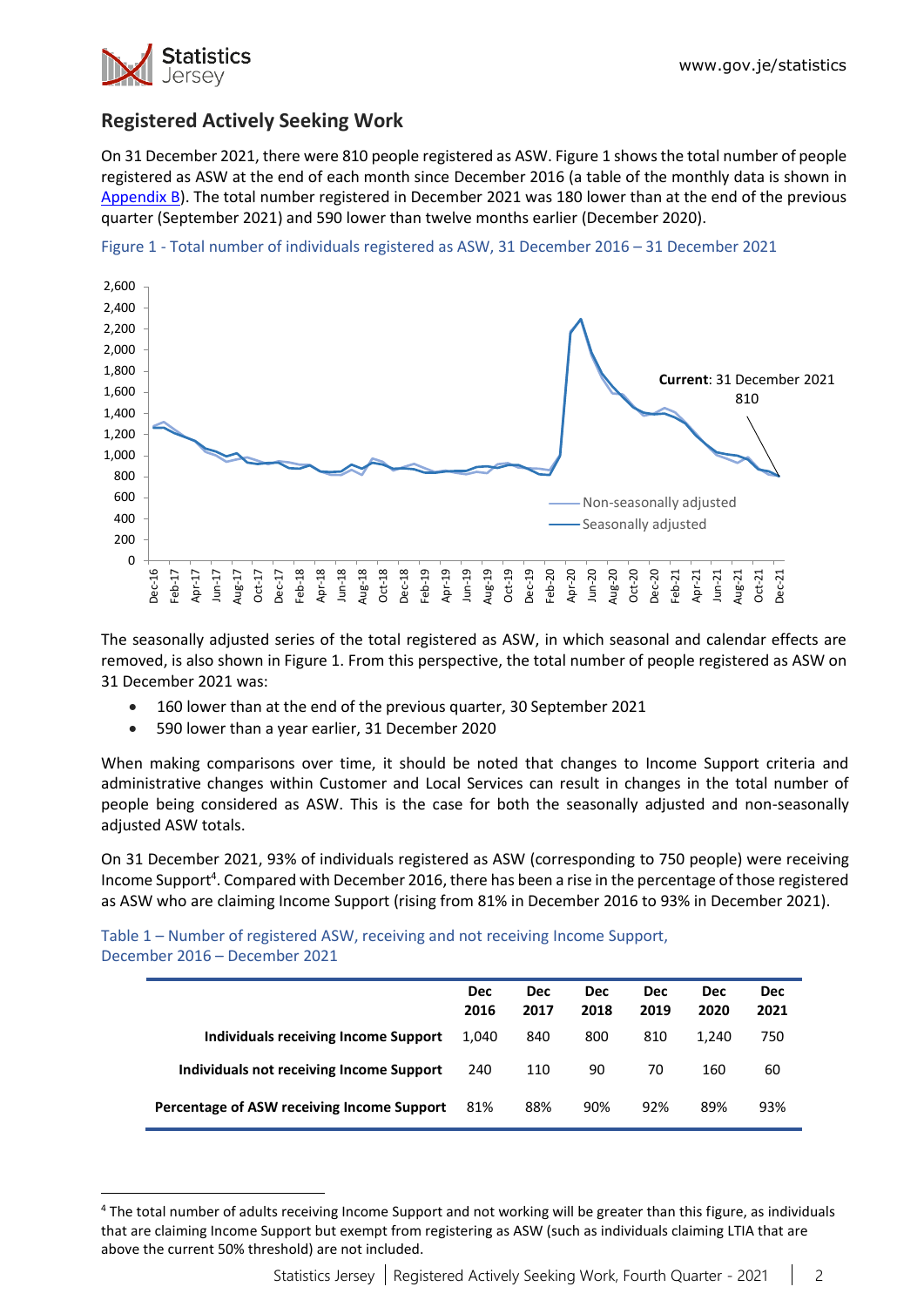

# **Registered ASW by age and sex**

On 31 December 2021, more females (460 individuals) than male (350 individuals) were registered as ASW.



Figure 2 – Age and sex distribution of individuals registered as ASW compared with the proportions in the general population<sup>5</sup>, December 2021

In respect of the breakdown of sex by age group:

- there were more females than males registered in all age groups 25-49 years and in the 55-59 age group
- there were more males than females registered in age groups 50-54 and 60-64 years
- the 40-44 age group had the largest difference by sex, with the number of females registered as ASW (60 individuals) being double the number of males registered (30 individuals)

Figure 3 shows the numbers registered as ASW by age of individuals in each of the last six months, from July 2021 to December 2021.



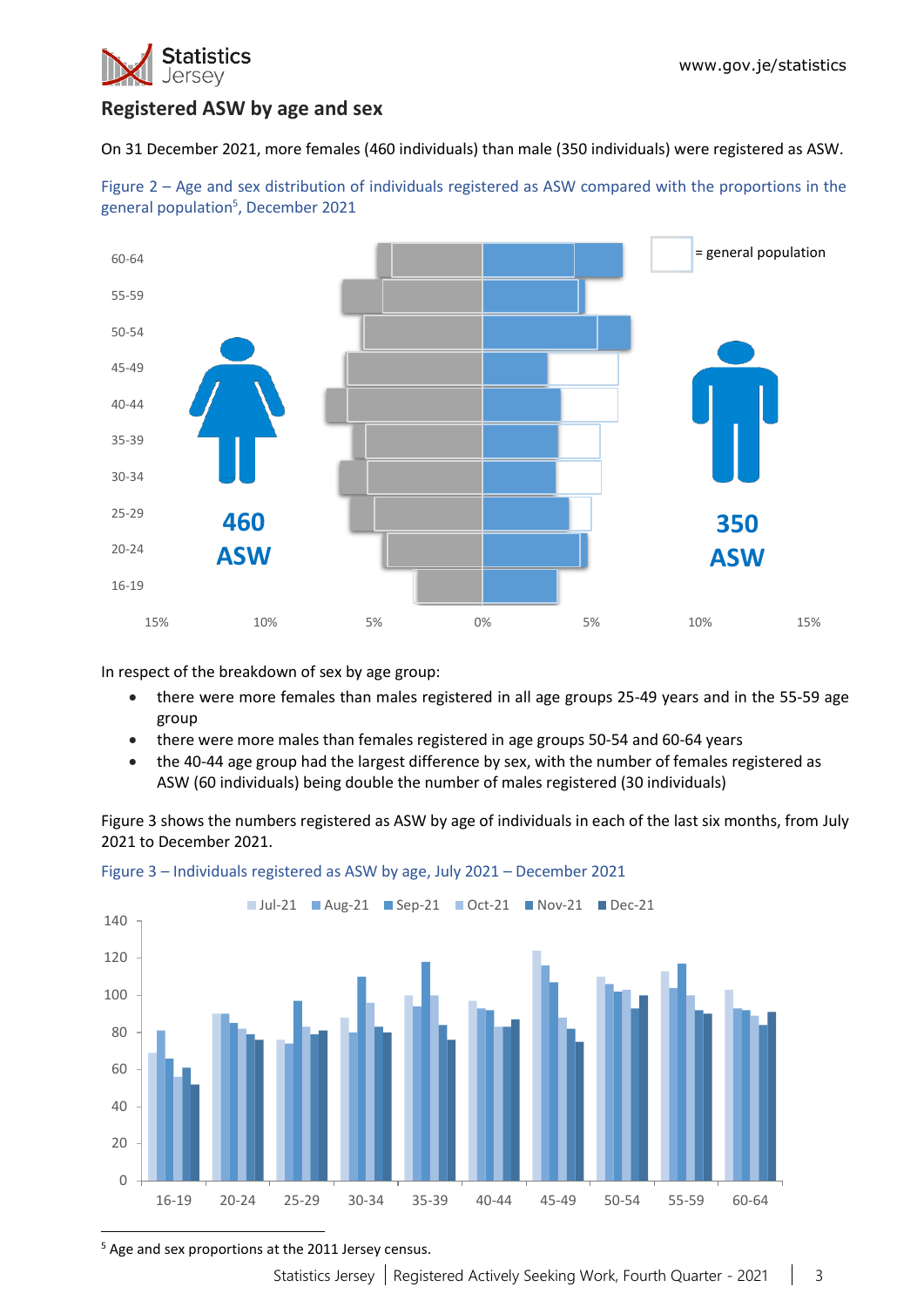

On 31 December 2021, 16% of people registered as ASW were under 25 years of age (130 individuals); 6% were teenagers, aged 16-19 years (50 individuals).

All age groups were either essentially unchanged or saw decreases in the number of individuals registered compared with the end of the previous quarter. The largest change was for the 35-39 age group, which saw a decrease of around 40.

Figure 4 shows the age distribution for people below 25 years of age who were registered as ASW in the last six months, from July 2021 to December 2021.



Figure 4 – Individuals under the age of 25 registered as ASW, July 2021 – December 2021

## **Registered ASW by nationality**

On 31 December 2021:

- there were 670 individuals of British / Jersey nationality $6$ registered as ASW (82% of total); representing a decrease of 130 individuals compared with the end of the previous quarter
- there were 60 individuals of Portuguese / Madeiran nationality registered as ASW (8% of total), a decrease of 20 individuals compared with the previous quarter
- there were 50 individuals from the EU Accession  $(A10+A2)^7$  nations registered as ASW (6% of total), a decrease of 20 individuals compared with the previous quarter





<sup>6</sup> Nationality recorded by Customer and Local Services, for the purpose of registering as ASW, is self-reported.

 $7$  The twelve countries which joined ("gained accession to") the European Union in May 2004 (Cyprus, the Czech Republic, Estonia, Hungary, Latvia, Lithuania, Malta, Poland, Slovakia and Slovenia) and February 2007 (Bulgaria and Romania).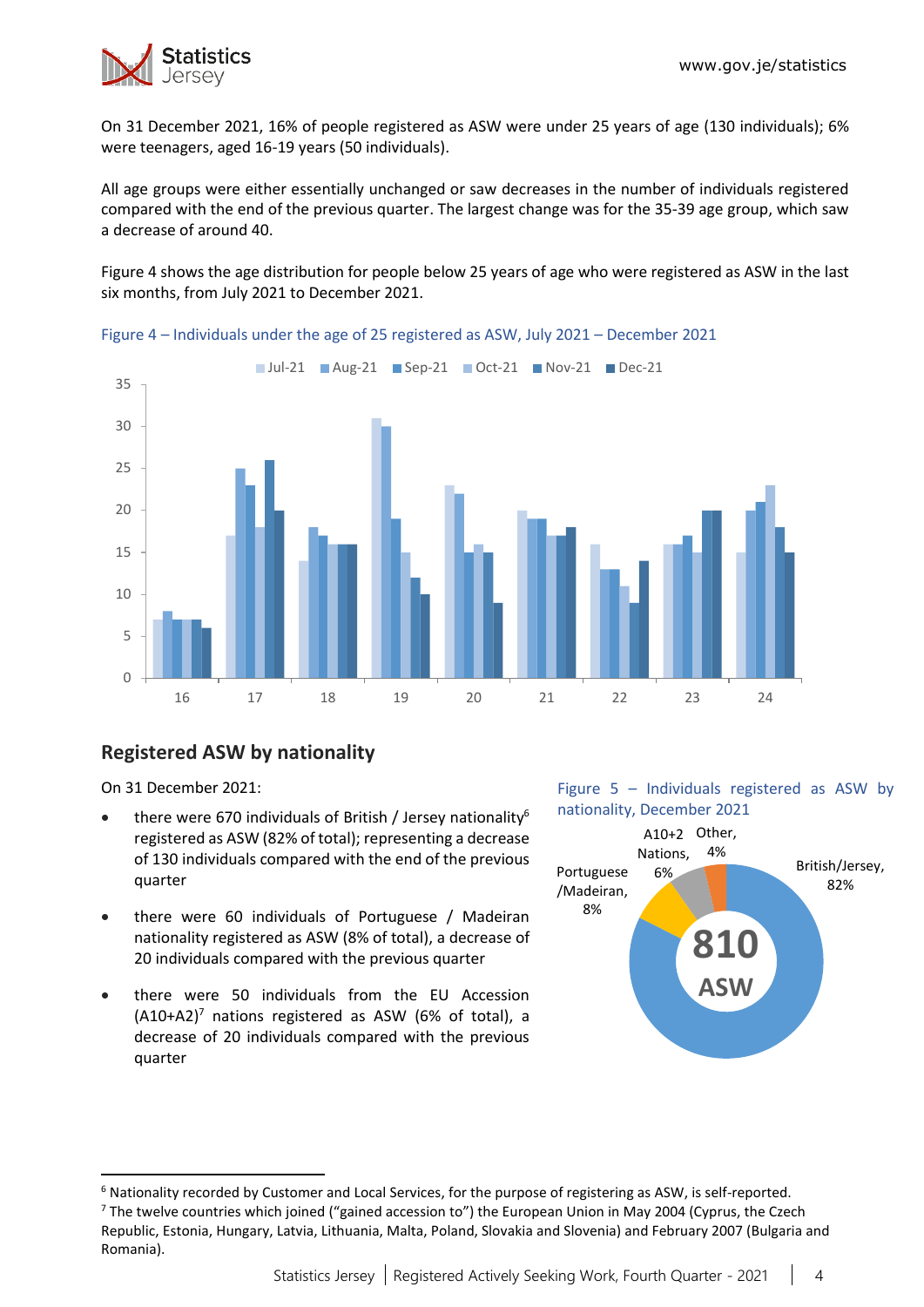

# **Registered ASW duration**

Of the people registered as ASW on 31 December 2021, around three-tenths (31%) had been registered for three months or less - see Figure 6.





The number of new registrations in the fourth quarter of 2021 (340 people) was 120 lower than that recorded in the previous quarter and was 140 lower than recorded a year earlier (Q4 2020).

#### **Long-term Registered ASW**

On 31 December 2021, there were 320 people registered as ASW for more than twelve months, accounting for 40% of total ASW. The latest number of long-term ASW was 90 lower compared with the end of the previous quarter (September 2021) and was 70 lower than a year earlier (December 2020).





Of the 320 individuals registered as ASW for more than twelve months, 140 were engaged in some form of paid employment and therefore classified as underemployed<sup>8</sup>. Around seven-tenths (69%) of those registered as long-term ASW and engaged in some form of paid employment were female.

<sup>&</sup>lt;sup>8</sup> Se[e ASW registered underemployment](#page-6-0) - page 7 of this report.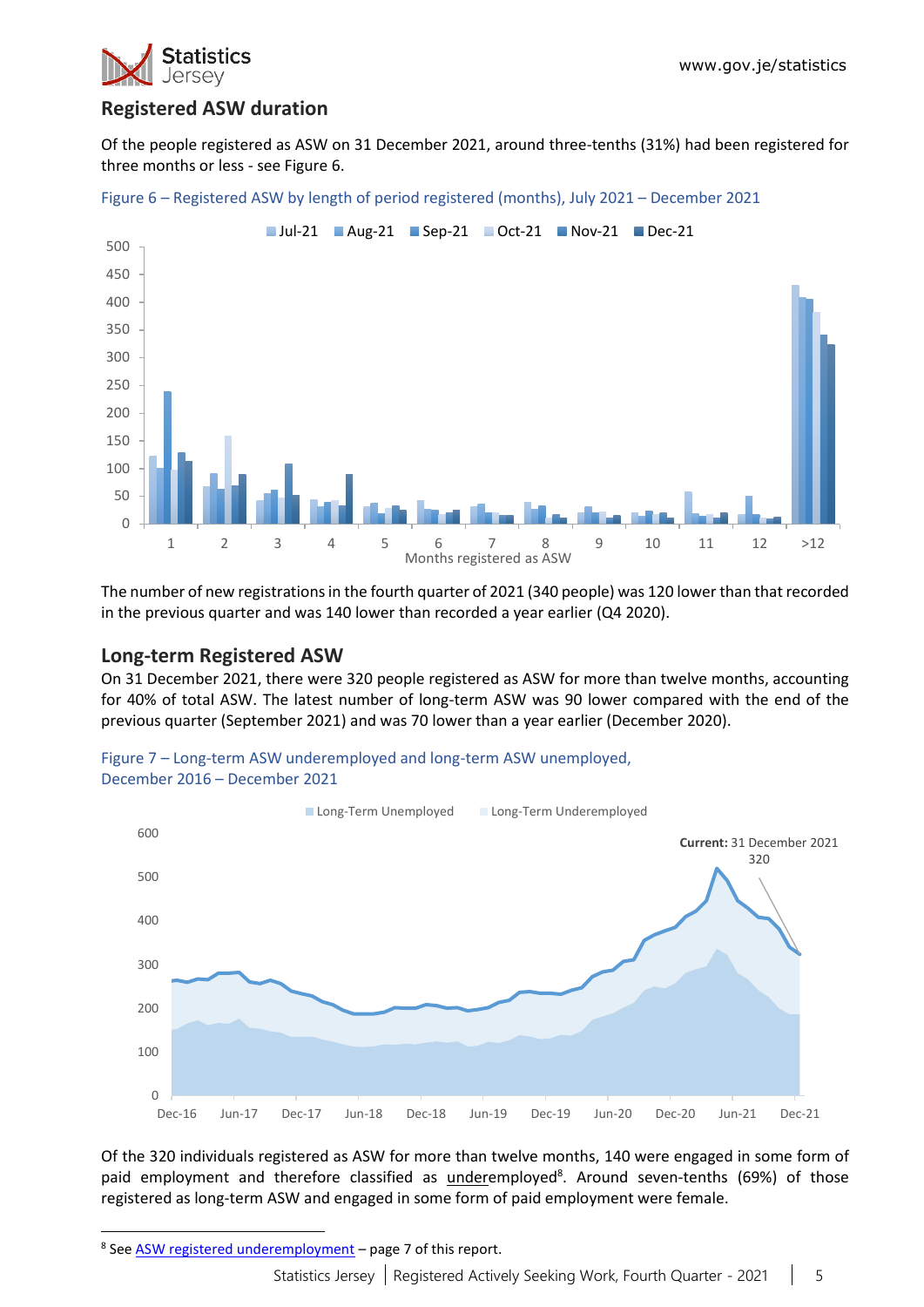

Figure 8 shows the age and sex distribution of the long-term ASW in December 2021.

Figure 8 – Age and sex distribution of individuals registered as long-term ASW compared with the proportions in the general population<sup>9</sup>, December 2021



# **Long Term Incapacity Allowance (LTIA)**

Long Term Incapacity Allowance (LTIA) is a Social Security contributory benefit for individuals who have longterm ill-health or an injury. Individuals claiming LTIA who are below the 50% threshold (se[e Appendix A\)](#page-7-0) are required to register as Actively Seeking Work. On 31 December 2021, a quarter (25%) of individuals registered as ASW were claiming LTIA, corresponding to 200 individuals.

Of these 200 individuals, 50 were classified as underemployed meaning they were engaged in some form of paid employment; this number was 10 lower when compared with a year earlier (December 2020).

|                                      | <b>Dec</b><br>20 | Jan<br>21 | Feb<br>21 | Mar<br>21 | Apr<br>21 | May<br>21 | Jun<br>21 | Jul<br>21 | Aug<br>21 | Sep<br>21 | Oct<br>21 | <b>Nov</b><br>21 | <b>Dec</b><br>21 |
|--------------------------------------|------------------|-----------|-----------|-----------|-----------|-----------|-----------|-----------|-----------|-----------|-----------|------------------|------------------|
| <b>Total claiming</b><br><b>LTIA</b> | 330              | 340       | 330       | 310       | 300       | 270       | 250       | 250       | 230       | 230       | 220       | 200              | 200              |
| Percentage of<br>total ASW           | 24%              | 23%       | 23%       | 23%       | 25%       | 25%       | 25%       | 26%       | 25%       | 23%       | 25%       | 24%              | 25%              |
| Underemployed<br>and claiming LTIA   | 60               | 60        | 70        | 60        | 60        | 60        | 60        | 60        | 60        | 60        | 60        | 50               | 50               |

Table 2 – Number of registered ASW claiming LTIA, December 2020 – December 2021

## **Industry**

Individuals working in some industries of the economy, notably in the Finance sector, are more likely to seek employment through private agencies and not to register as ASW with Customer and Local Services. Such industries will therefore tend to be under-represented in the ASW numbers.

The last industry of employment was recorded for over nine out of ten people (92%) registered as ASW. For those with a recorded last industry of employment, on 31 December 2021:

- 18% were previously employed in 'Retail and wholesale, motor repairs and sales'
- 18% were previously employed in 'Miscellaneous professional & domestic services'
- 15% were previously employed in 'Banking, miscellaneous insurance, finance and business'
- 12% were previously employed in 'Hotels, restaurants, pubs and clubs'

<sup>&</sup>lt;sup>9</sup> As recorded by the 2011 Jersey Census.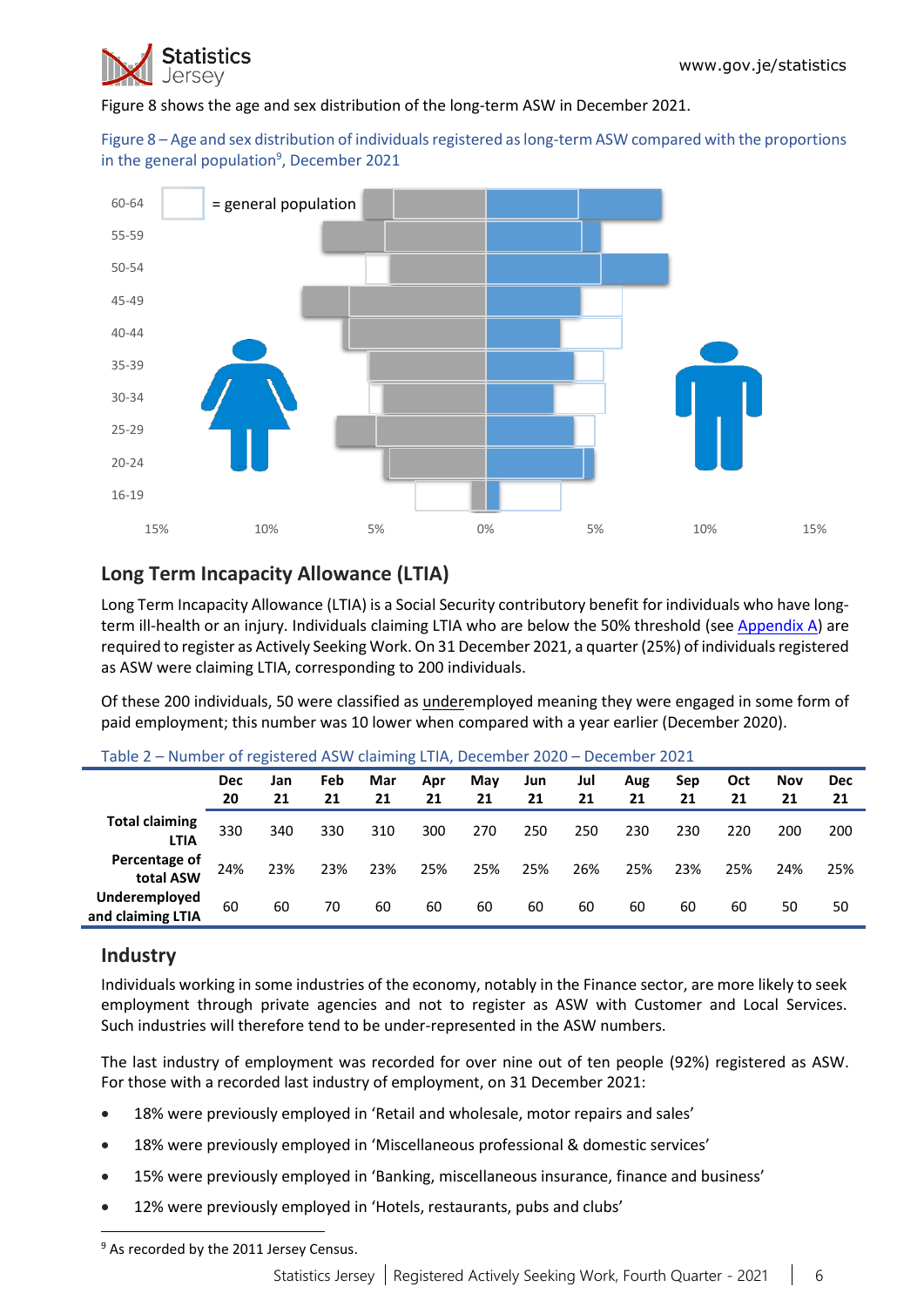

# <span id="page-6-0"></span>**Registered ASW underemployment**

Individuals who are working fewer hours than they would like or who would like to change their current working situation are classified as underemployed. The International Labour Organisation (ILO) provides two definitions of underemployment $10$ :

- *time-related underemployed*, which is due to insufficient hours of work
- *inadequate employment situations*, which are due to other limitations in the labour market, which limit the capacities and well-being of workers

In Jersey, individuals who are in receipt of Income Support are generally required to work at least 35 hours per week, unless exempt from full-time work. Those who do not meet this requirement must register as Actively Seeking Work. The total ASW figure therefore includes individuals who are working less than the 35 hours per week required under the terms of Income Support.

The number of ASW underemployed also includes:

- individuals who are on the Foundations programme and engaged in paid work of 32 hours per week (there were 10 such individuals in December 2021)
- certain self-employed individuals who are receiving Income Support and are still required to pursue additional employment (there were 50 such individuals in December 2021)

In December 2021, 36% of all people registered as ASW were underemployed; Table 3 shows the numbers of such individuals in each of the last thirteen months.

|                            | <b>Dec</b> | Jan | Feb | Mar | Apr | May | Jun | Jul | Aug | Sep | Oct | <b>Nov</b> | <b>Dec</b> |
|----------------------------|------------|-----|-----|-----|-----|-----|-----|-----|-----|-----|-----|------------|------------|
|                            | 20         | 21  |     | 21  | 21  | 21  | 21  | 21  | 21  | 21  | 21  | 21         |            |
| <b>Individuals</b>         | 410        | 420 | 410 | 400 | 390 | 350 | 340 | 330 | 340 | 360 | 340 | 300        | 290        |
| Percentage of<br>total ASW | 29%        | 29% | 29% | 30% | 32% | 32% | 34% | 34% | 37% | 36% | 39% | 37%        | 36%        |

Figure 9 shows the age and sex distribution of people registered as ASW underemployed; in December 2021, three-fifths (60%) were aged 40 or over and around three-quarters (74%) were female.



Figure 9 - Age and sex distribution of individuals registered ASW underemployed compared with the proportions in the general population $11$ , December 2021

<sup>10</sup> International Labour Organisation: *Resolution concerning the measurement of underemployment and inadequate employment situations*.

<sup>11</sup> As recorded by the 2011 Jersey Census.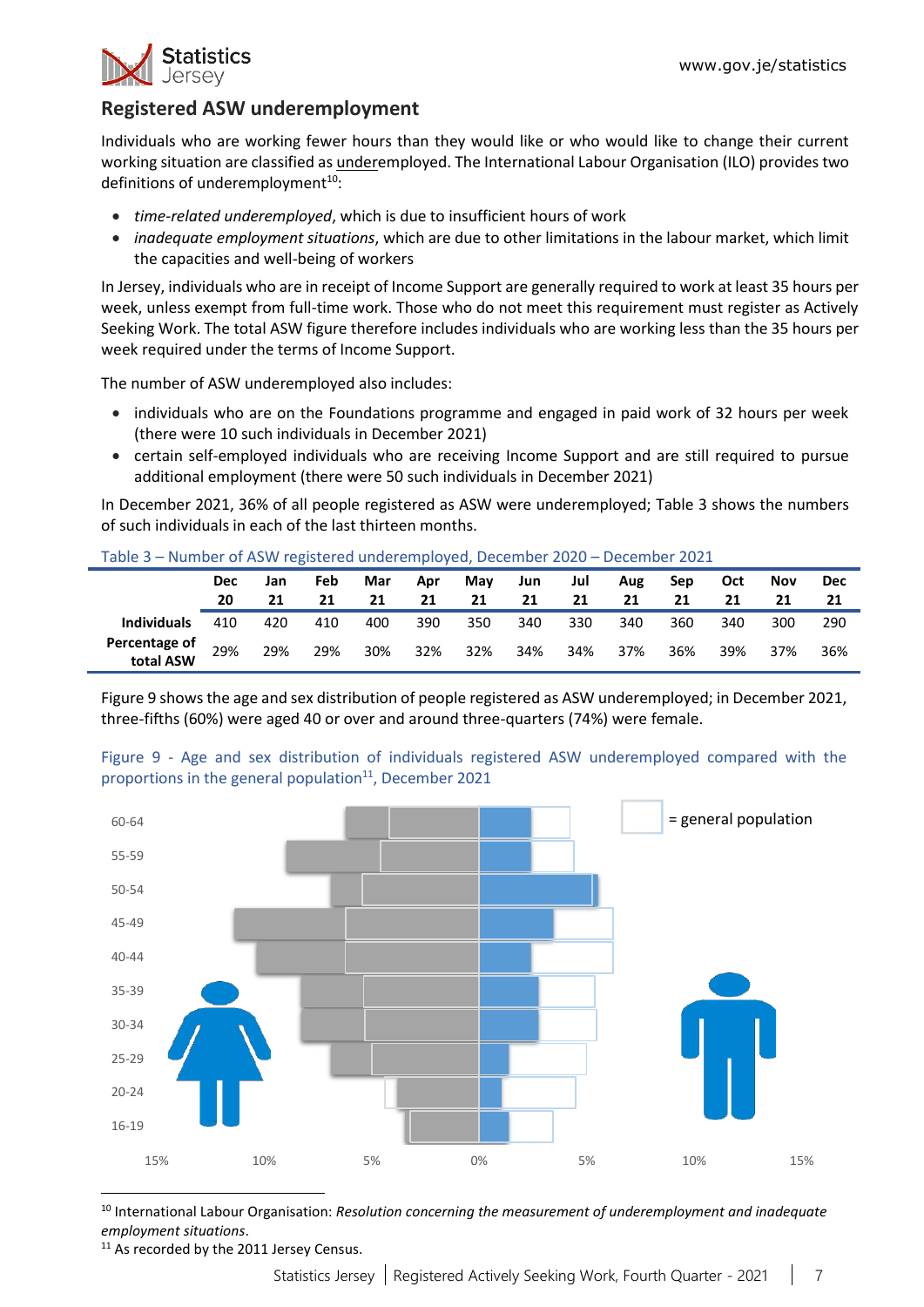

#### <span id="page-7-1"></span>**Notes**

The number of people registered as ASW includes all people who are registered with the Back to Work team in Customer and Local Services.

When placing the figures contained in this report in a longer-term historical context it should be recognised that there have been significant changes in the criteria relating to registered ASW in Jersey over time. In particular, the introduction of Income Support in 2008 led to greater numbers of individuals who were actively seeking work being included in the registered figures. Other changes to the criteria which are important to note when interpreting changes in the ASW figures, are detailed in [Appendix A.](#page-7-0)

<span id="page-7-2"></span>Information about the Back to Work team and the services they provide can be found [here.](https://www.gov.je/working/jobcareeradvice/aboutbacktowork/Pages/index.aspx)

#### **Seasonal Adjustment**

The Jersey employment market exhibits a number of seasonal effects that can affect the total number of people registered as Actively Seeking Work. In order to enable meaningful month-on-month comparison, the ASW totals are seasonally adjusted using the Eurostat Demetra software package.

Seasonal adjustment is based on ongoing estimation of seasonal trends and as such is subject to revision. In order to ensure a reasonably stable series of data for the user, the seasonal model is revised once a year, in January, at which point parts of the historic seasonally adjusted series may be revised. These revisions derive from an expanded set of data and lead to better estimates of the seasonal pattern. Throughout the calendar year the most recent model will be utilised and therefore the monthly figures will not be subject to revision.

All other figures presented in this report are based on the non-seasonally adjusted measures, unless otherwise stated.

<span id="page-7-0"></span>*Statistics Jersey 12 January 2021*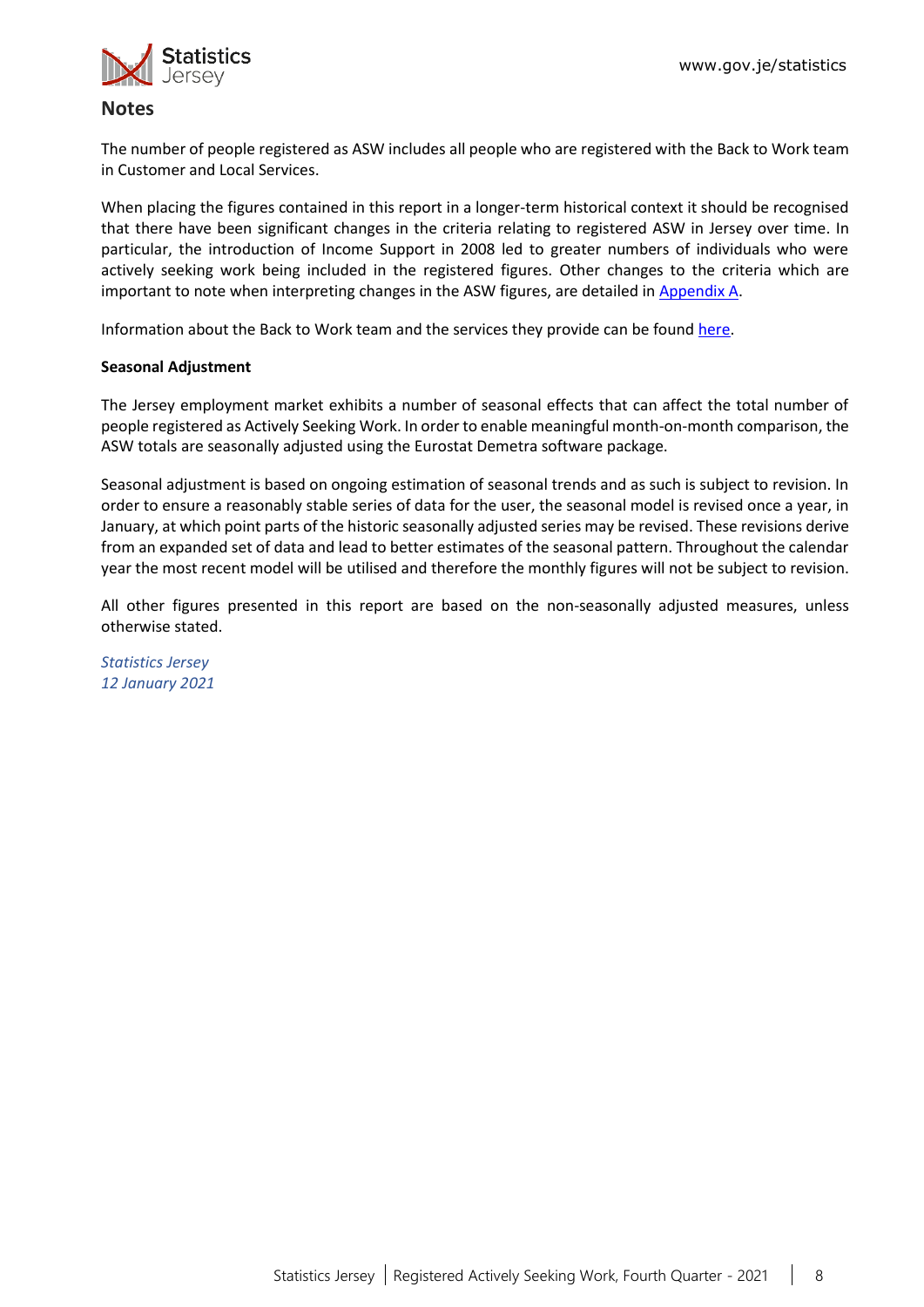### **Appendix A**

#### **Changes in ASW Recording / Income Support Criteria**

Whilst there is no legal requirement for unemployed residents of Jersey to register as Actively Seeking Work with Customer and Local Services, there are certain requirements to register for those in receipt of Income Support payments. Changes to these requirements as well as certain administrative changes within Customer and Local Services can result in changes in the total number of people being considered as ASW. The most recent such changes are as follows:

| Date of Change  | <b>Description</b>                                                                                               | <b>Approximate Impact</b> |
|-----------------|------------------------------------------------------------------------------------------------------------------|---------------------------|
| October 2017 to | The threshold for the cumulative Long Term Incapacity                                                            | +25 registered ASW        |
| December 2017   | Allowance (LTIA) percentage rate was increased from 45% to                                                       |                           |
|                 | 50%. Any individuals below this threshold, in receipt of an                                                      |                           |
|                 | Income Support claim, are required to register as ASW.                                                           |                           |
| May 2016 to     | The threshold for the cumulative Long Term Incapacity                                                            | + 90 registered ASW       |
| September 2016  | Allowance (LTIA) percentage rate was increased from 40% to                                                       |                           |
|                 | 45%. Any individuals below this threshold, in receipt of an                                                      |                           |
|                 | Income Support claim, are required to register as ASW.                                                           |                           |
| September 2015  | Change in the Income Support criterion relating to parents with                                                  | +220 registered ASW       |
|                 | children of school or nursery age. Prior to<br>young                                                             |                           |
|                 | 1 September 2015 parents on Income Support, who were                                                             | In addition, it is        |
|                 | responsible for a child, had no job seeking requirements until                                                   | anticipated that this     |
|                 | the child turned 5 years of age, and therefore were not required                                                 | change of criteria will   |
|                 | to be registered as Actively Seeking Work.                                                                       | result in an additional   |
|                 | From 1 September 2015 parents where the youngest child on                                                        | seasonal impact on the    |
|                 | their Income Support claim is turning 5 years of age in the                                                      | reported ASW numbers      |
|                 | current academic year are now classified as jobseekers and are                                                   | at the beginning of       |
|                 | required to seek 25 hours of work per week - this resulted in                                                    | each subsequent           |
|                 | approximately 80 additional individuals registered as ASW.                                                       | school year.              |
|                 |                                                                                                                  |                           |
|                 | In addition, parents where the youngest child on their Income                                                    |                           |
|                 | Support claim is turning 4 years of age in the current academic                                                  |                           |
|                 | year are also now classified as jobseekers and are required to                                                   |                           |
|                 | seek 15 hours of work per week - this resulted in approximately<br>140 additional individuals registered as ASW. |                           |
| May 2015        | Change of classification for certain self-employed individuals                                                   | +70 registered ASW        |
|                 | who are seeking further employment. This administrative                                                          |                           |
|                 | change involved the reclassification of 70 such individuals who                                                  |                           |
|                 | are now recorded as ASW.                                                                                         |                           |
| February 2015   | The threshold for the cumulative Long Term Incapacity                                                            | + 90 registered ASW       |
|                 | Allowance (LTIA) percentage rate was increased from 35% to                                                       |                           |
|                 | 40%. As any individuals below this threshold, in receipt of an                                                   |                           |
|                 | Income Support claim, are required to register as ASW, the                                                       |                           |
|                 | raising of the LTIA threshold resulted in an additional                                                          |                           |
|                 | 90 individuals being registered as ASW at the end of February                                                    |                           |
|                 | 2015 compared with the previous month.                                                                           |                           |
| April 2014      | April 2014 - Prior to this point, the end-of-month ASW figures                                                   | +20 registered ASW        |
|                 | published by the Statistics Unit were based on data compiled by                                                  |                           |
|                 | the Social Security Department on (or around) the 15th of the                                                    |                           |
|                 | following month. From the April 2014 report onwards the end-                                                     |                           |
|                 | of-month figures published are based on data compiled on (or                                                     |                           |
|                 | around) the 1st of the following month. Moving the data                                                          |                           |
|                 | compilation date forward by two weeks introduced a small                                                         |                           |
|                 | upward systematic shift (of approximately 20 individuals) in the                                                 |                           |
|                 | number of people classified as ASW at each end-of-month.                                                         |                           |